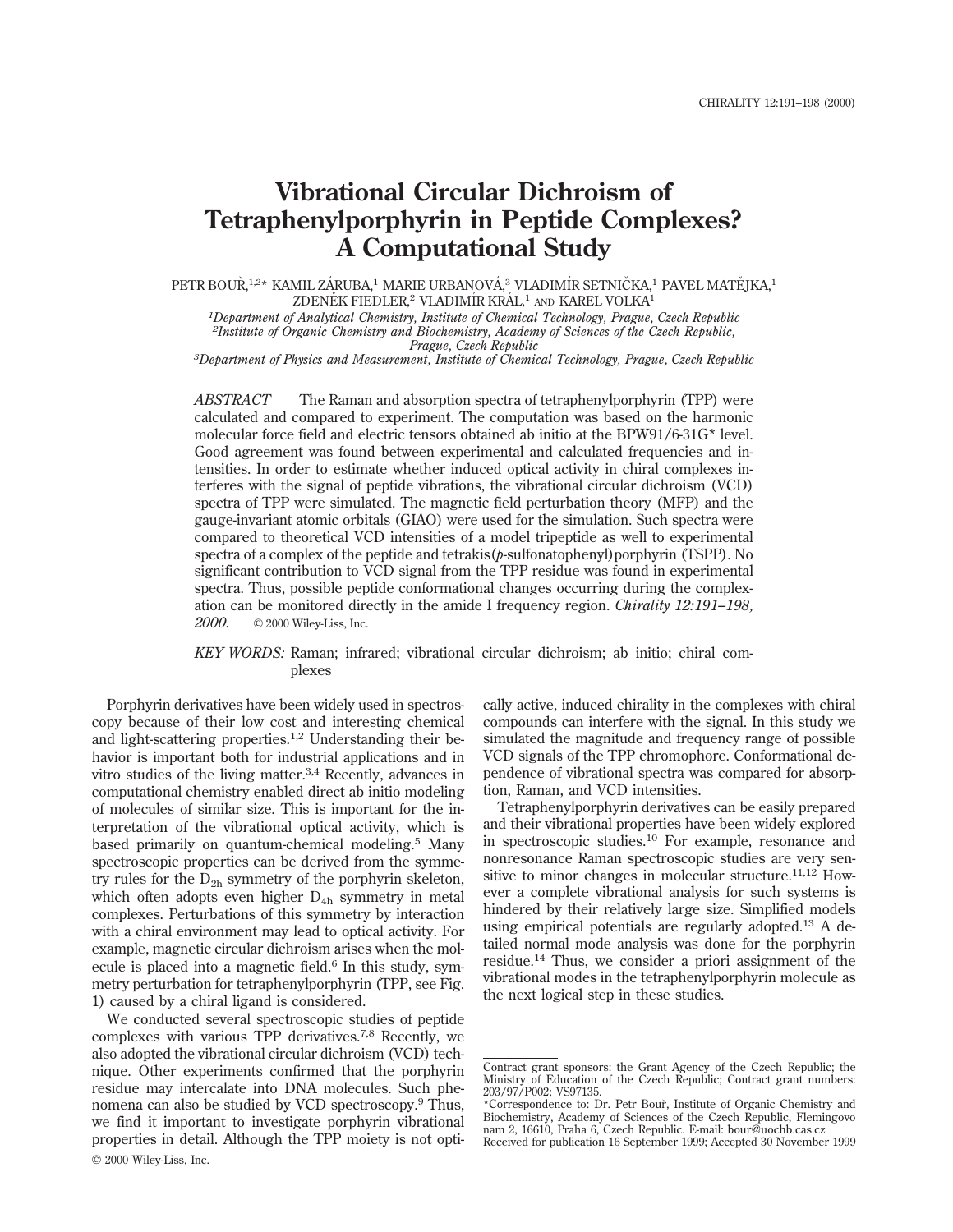|       | Energy     |                                 |              |                |                |                | Population <sup>b</sup> |
|-------|------------|---------------------------------|--------------|----------------|----------------|----------------|-------------------------|
| Name  | [kcal/mol] | Symmetry                        | $\phi_1{}^a$ | $\phi_2^{\ a}$ | $\phi_3^{\ a}$ | $\phi_4^{\ a}$ | $[\%]$                  |
| tlrrl | 1.4        | $\mathsf{\omega}_{2\mathtt{h}}$ | $-67$        | 67             | 67             | $-67$          | 12.5                    |
| trrll | $^{1.2}$   | $\mathsf{C_{2h}}$               | 70           | 70             | $-70$          | $-70$          | 12.5                    |
| trlrr | 0.3        |                                 | 68           | $-65$          | 68             | 70             | $25 + 25*$              |
| trrrr | 0.6        | $D_2$                           | 70           | 70             | 70             | 70             | $6.25 + 6.25*$          |
| trlrl |            | $\mathsf{L}_{2\mathrm{v}}$      | 65           | $-65$          | 65             | $-65$          | 12.5                    |
| tppc  | $_{1.3}$   | ${\rm D_{2h}}$                  | 90.0         | 90.0           | 90.0           | 90.0           |                         |

**TABLE 1. List of the TPP conformers**

\*Denotes the enantiomer.

a Angles between the phenyl and porphyrin planes (small deviations from planarity in both chromophores was neglected), see Figure 1.

b Statistical populations without Boltzmann weighting.

 $\text{``Transformation structure, with four imaginary frequencies in the range of } i25-i29 \text{ cm}^{-1}.$ 

#### **COMPUTATIONS**

Program Gaussian<sup>15</sup> was used for all ab initio computations. Molecular geometries were obtained by the energy minimization at the BPW91/6-31G\* level (comprising the Becke and Perdew-Wang density functionals<sup>16,17</sup>) with the default parameters of Gaussian. The absorption and VCD spectra were calculated at the same level of approximation, the latter using the gauge-invariant atomic orbital (GIAO) and the magnetic field perturbation theory (MFP).18,19 Raman spectra were obtained via a Cartesian transfer<sup>20</sup> of the polarizability derivatives calculated at the HF/6-31G\* level to the optimized geometries. A similar procedure was adopted for smaller fragments, as specified below.

#### **EXPERIMENTAL**

The absorption IR spectrum of TPP was measured with a Nicolet FTIR spectrometer in a KBr pellet using a resolution of 2 cm−1 . Back-scattered Raman spectrum was obtained with a polycrystalline sample using a laser excitation



**Fig. 1.** Tetraphenylporphyrin (TPP, R=H) or tetrakis(*p*-sulfonatophenyl)porphyrin (TSPP,  $\hat{R}$ =SO<sub>3</sub>H) with the four bonds exhibiting restricted rotation.

wavelength of 1064 nm (Bruker Equinox 55/S spectrometer, 256 scans, resolution of 2 cm−1 ). VCD and absorption spectra of the sodium salt of tetrakis(*p*-sulfonatophenyl) porphyrin (TSPP) and peptide (L-Lys-Ala-Ala-OCH<sub>3</sub>  $\cdot$  (HBr)<sub>2</sub>, LAA) complexes were recorded using a Bruker IFS 66/S spectrometer equipped with the VCD/IRRAS PMA 37 module, using a resolution of 8 cm<sup>-1</sup>. Peptide concentration in  $D_2O$  was kept constant (13.5 mM), optical path length was 25 µm.

## **RESULTS AND DISCUSSION Geometry of TPP**

In the spatially most convenient  $D_{2h}$  conformation, the phenyl groups are perpendicular to the porphyrin plane. However, a less symmetric arrangement was observed in X-ray experiments both for the tetragonal<sup>21</sup> and triclinic<sup>22</sup> forms of TPP. Although this can be conventionally attributed to the stabilizing effect of a partial  $\pi$ -electron conjugation, a low-level HF/4-31G test computation did not provide other than the perpendicular  $(D_{2h})$  conformer. On the other hand, the more advanced BPW91/6-31G\* energy minimization leads to the multiple equilibrium geometries summarized in Table 1, but not to the fully symmetric  $D_{2h}$ structure. This different behavior of the two ab initio models may be partially attributed to the influence of the electron correlation for porphyrin properties, as pointed out previously.<sup>23</sup> Note that the correlation is partially included in the BPW91 functional. The trlrl and tlrrl forms (see Table 1) correspond to TPP conformations found in tetragonal and triclinic crystals, respectively.

Since the calculated relative conformer energies are small, independent rotation of the phyenyl group within the range of  $90 \pm 25^{\circ}$  can be expected for a free TPP molecule in a solvent. Conformational ratios obtained with this assumption are given in the last column of Table 1. Quite a low rotational barrier corresponding to the transition structure (tpp) was found at the BPW91/6-31G\* level with "imaginary" saddle-point frequencies smaller than 30 cm−1 . Because of this virtually free motion of the phenyl groups, the two optically active forms (trrrr, trlrr) can be stabilized in complexes with chiral ligands with a low energy cost. However, as shown below, its VCD signal was not found in our spectra because of its low magnitude.

For the triclinic crystalline form of TPP a significant non-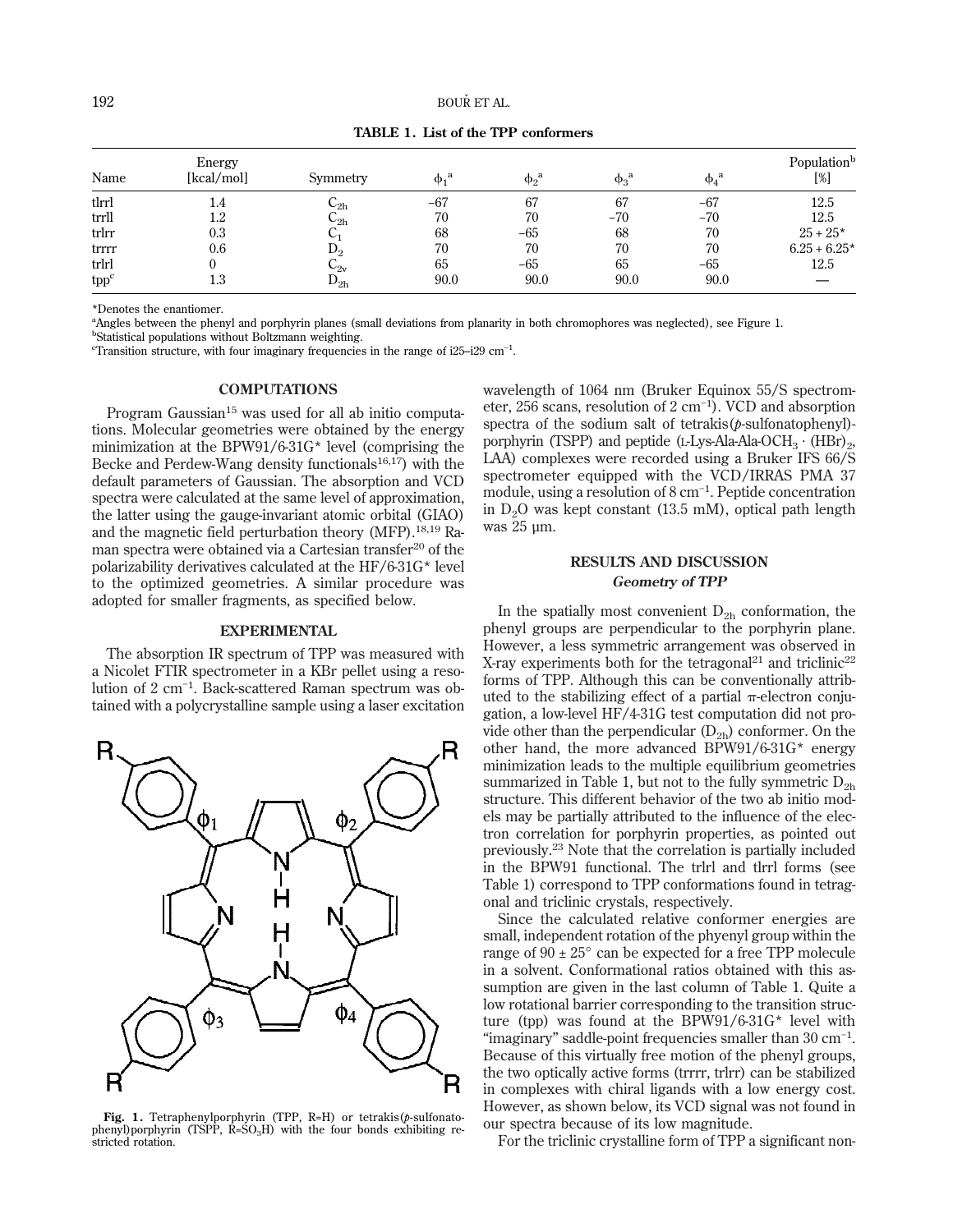**TABLE 2. CPU computer times for force field computation, in hours**

| Conformer | Symmetry                              | BPW91/6-31G*a | $HF/6-31G^{*a}$ |
|-----------|---------------------------------------|---------------|-----------------|
| tlrrl     | $\text{\rm C}_{\text{2h}}$            | 36            | 80              |
| trrll     | $C_{2h}$                              | 34            | 71              |
| trlrr     | $C_1$                                 | 121           |                 |
| trrrr     |                                       | 39            | 83              |
| trlrl     | $D_2$<br>$C_{2v}$                     | 39            | 79              |
| tppc      | $\overline{\mathrm{D}}_{2\mathrm{h}}$ | 30            | 65              |

a With default parameters of Gaussian 98, HF calculation includes an additional analytical estimation of polarizability derivatives.

Times for the HP 9000/800 V-server, 240 MHz 8200 CPUs, 4-processor parallel run.

planarity of the porphyrin part was observed.<sup>22</sup> Pyrroles that do not carry hydrogens are almost coplanar, while the other pair is inclined by about 6°. The deviation was reproduced by the computation also for the tlrrl conformer, which suggests that the molecule is relatively weakly bound in the crystal, where the phenyl groups prevent stacking and further interaction of the porphyrin system. The observed nonplanarity is slightly greater than predicted for the molecule in vacuo; for example, the two center hydrogen atoms are by about 0.13 Å above and under the porphyrin plane for tlrrl, while a deviation of 0.16 Å was found by the X-ray method.

The computational times as given in Table 2 may be interesting from the practical point of view. Clearly, implementation of the symmetry reduces computational time approximately by two-thirds for all conformers, if compared to the "nonsymmetric" trlrr structure. Rather surprisingly, the trivial HF-SCF method scales very inefficiently in Gaussian 98 when compared to the more advanced DFT, perhaps because of the additional estimation of the polarizability derivatives.<sup>15</sup> These could not be obtained for the **trlrr** conformer because of excessive demands on the computer time and disk space.

#### **Normal Mode Assignment for TPP**

The assignment is based on the comparison of calculated and experimental absorption and Raman spectra of TPP. The spectra are plotted in Figure 2 for the trrrr conformer. The simulated Raman spectra were multiplied by an empirical factor of  $\omega^{-3/5}$  in order to better match the experimental intensity profile. Because of the large number of normal modes (3N−6= 228), vibrational assignment was based on comparison of simulated and experimental spectral peaks, rather than on individual modes. Description of the normal modes based on their dynamic visualization is given in Table 3. Detailed computer output is available upon request.

The high-energetic N−H and C−H vibrations were calculated with higher frequencies than found by experiment, in accord with a previous experience for such ab initio modeling.24,25 The systematic error of about 3% can be partially attributed to anharmonic interactions $26$  and the influence of the solvent.24 Relative band intensities are sufficiently reproduced by the simulation both for the absorption and Raman spectra, as can be compared in Figure 2.



**Fig. 2.** Raman (top) and absorption (b0ttom) experimental and calculated spectra of TPP. Calculated Raman intensities in the mid ir region were multiplied by an empirical factor of  $\omega^{-1.5}$ , where  $\omega$  is the transitional frequency.

In the mid- and low-frequency region, both the relative and absolute frequency errors diminish and quite realistic overall intensity patterns are obtained with the calculation. Most of the modes can be localized at the phenyl or porphyrin chromophores, as can be verified by the dynamic displacement visualization. Thus, a rather limited mechanical coupling is mediated by the single covalent bonds between these two chromophores.

Figure 3 shows the simulated conformational dependence of absorption and Raman spectra for the four symmetric conformers of TPP (tlrrl, trrll, trrrr, and trlrl). Raman spectra of the trlrr conformer could not be obtained with available computers. Interestingly, while absorption intensities significantly differ only in a limited frequency region and relative intensity changes are typically less than 10%, variations of the Raman intensities are often bigger than 50% and occur throughout the entire spectral region. This is in accord with the common knowledge that Raman spectra are more sensitive to conformational changes because of the local symmetry rules.<sup>27</sup> Observed frequencies and assignments are in agreement with the previous assignment based on resonance Raman spectra of TPP derivatives.<sup>28</sup> As indicated by the experiments, the porphyrin and TPP spectral patterns are relatively stable and can be found in the derived compounds. The stability reflects the compactness and mutual mechanical isolation of the phenyl and porphyrin  $\pi$ -electron systems in the molecule.

As indicated in the Introduction, induced optical activity of the TPP residue can be expected in complexes with chiral ligands. In this study we have restricted ourselves only to the chirality mediated by conformational changes, since its contribution is presumably the largest. The simulated VCD spectra for the two optically active forms (trrrr and trlrr) are plotted in Figure 4. Apparently, the spectrum of trrrr is approximately that of trlrr multiplied by a factor of two. This reflects the local nature of VCD, stemming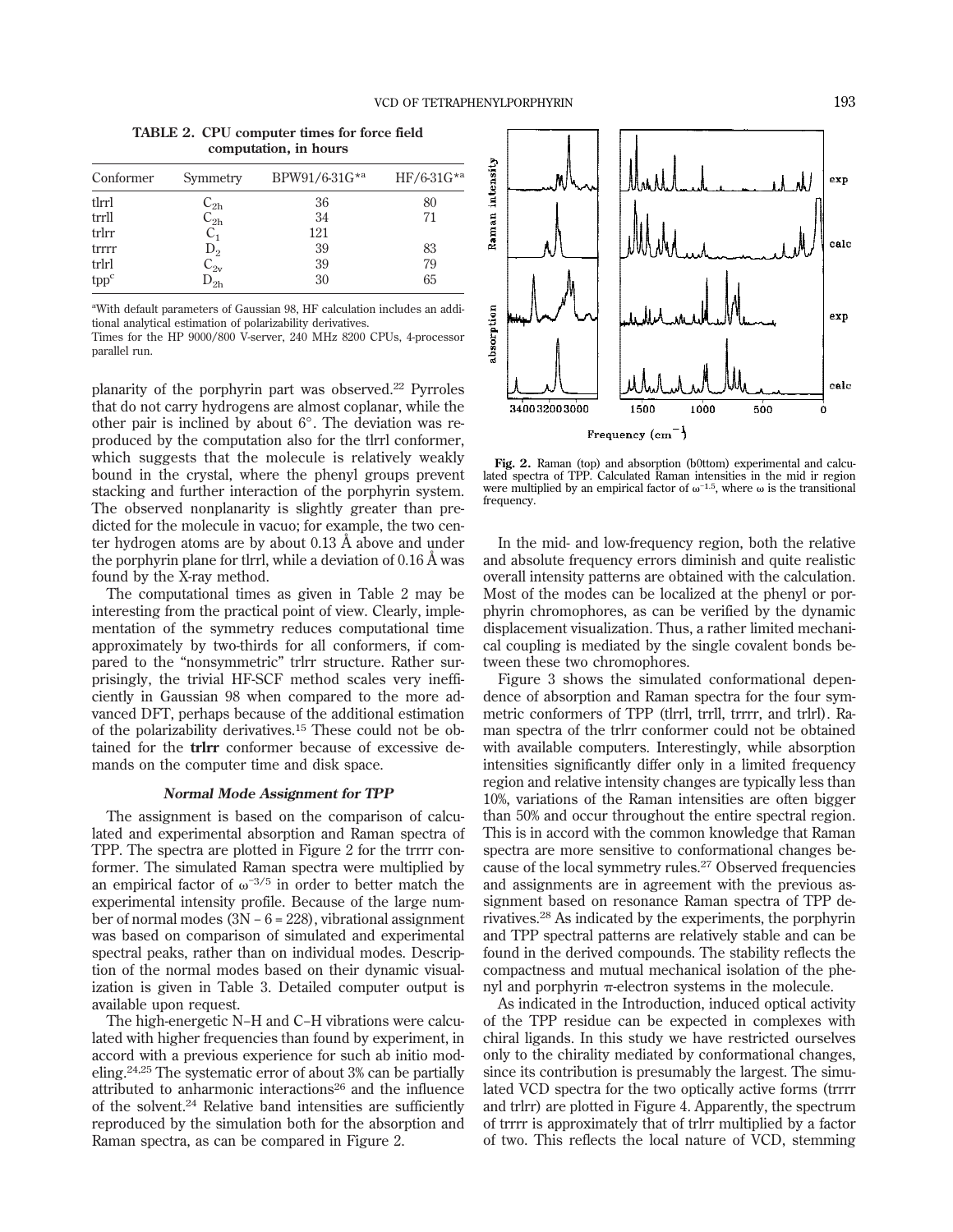**TABLE 3. Assignment of TPP spectral bands**

**TABLE 3.** *Continued*

| Mode                   | $\omega_{\text{sim}}$ | $\omega_{\rm IR}$ | $\omega_{\rm Ram}$ |                                 | Mode           | $\omega_{\text{sim}}$                                  | $\omega_{\rm IR}$      | $\omega_{\rm Ram}$ |                                                                                                                                            |
|------------------------|-----------------------|-------------------|--------------------|---------------------------------|----------------|--------------------------------------------------------|------------------------|--------------------|--------------------------------------------------------------------------------------------------------------------------------------------|
| $1 - 2$                | 3447                  | 3323              | 3323               | N-H stretch                     | $141 - 144$    | $812\,$                                                |                        | 829                | CH out of plane,                                                                                                                           |
| $3 - 10$               | 3230                  | 3099              | 3144               | C-H stretch,                    |                |                                                        |                        |                    | phe                                                                                                                                        |
|                        | 3215                  | 3079              | 3133               | in porphyrin                    | 145            | 800                                                    |                        |                    | CH out of plane,<br>por                                                                                                                    |
|                        | 3197                  | 3060              | 3117, 3109         |                                 | 149-157        | 744                                                    |                        | 752                | out of plane                                                                                                                               |
| $11 - 30$              | 3145                  | 3054              | 3055               | C-H stretch,                    |                |                                                        |                        |                    | deformation                                                                                                                                |
|                        |                       |                   |                    | in phenyls                      |                | 720                                                    | 722                    | 725                | of por                                                                                                                                     |
|                        | 3138                  | 3010              |                    |                                 | 158-161        | 693                                                    | 701                    |                    | oop def., phe                                                                                                                              |
|                        | 3132                  |                   | 3041               |                                 | 162            | 679                                                    |                        |                    | NH oop bend,                                                                                                                               |
|                        | 3122                  |                   | 3018<br>1597       |                                 | 163            |                                                        |                        | 666                | out of phase<br>oop def., por                                                                                                              |
| $31 - 38$              | 1610<br>1587          | 1598<br>1574      | 1574               | C=C stretch, phe                | 164            | 666<br>662                                             |                        |                    | in plane def., por                                                                                                                         |
| $39 - 45$              | 1569                  | 1559              |                    | C=C stretch, por                | 165            | 660                                                    |                        |                    | oop def., por                                                                                                                              |
|                        | 1554                  |                   | 1551               |                                 | 166-167        | 652                                                    | 660                    |                    | ip def., por                                                                                                                               |
|                        | 1513                  | 1506              | 1502               |                                 | 168            | 634                                                    |                        | 649                | oop def., por                                                                                                                              |
| $46 - 49$              | 1497                  |                   | 1493               | CH bend, phe                    | 169            | 631                                                    | 636                    | 636                | ip def., por                                                                                                                               |
| $50 - 53$              | 1489                  | 1474              |                    | C=C stretch,                    | 170-182        | 615                                                    |                        | 621                | oop def., por                                                                                                                              |
|                        |                       |                   | 1460               | in por                          |                | 555<br>550                                             | 559                    | 567                |                                                                                                                                            |
| $54 - 57$              | 1459<br>1445          | 1458<br>1443      | 1440               | CH bend, phe                    |                | 538                                                    | 546                    |                    |                                                                                                                                            |
| $58 - 60$              | 1408                  | 1401              | 1410               | CH bend, por                    |                | 534                                                    |                        | 540                |                                                                                                                                            |
|                        | 1378                  |                   | 1385               |                                 |                | 512                                                    | 520                    |                    |                                                                                                                                            |
|                        | 1366                  |                   | 1376               |                                 |                | 495                                                    |                        | 492                |                                                                                                                                            |
| $61 - 63$              | 1363                  | 1364              |                    | C-N stretch                     | 183-185        | 436-412                                                |                        |                    | ip def., por                                                                                                                               |
|                        | 1355                  | 1351              |                    |                                 | 186-189        | 402-400                                                |                        |                    | oop def., phe                                                                                                                              |
| $64 - 67$              | 1345                  | 1342              |                    | CH bend, phe                    | 190            | 388                                                    |                        |                    | ip def., por                                                                                                                               |
| 68-76                  | 1326<br>1315          |                   | 1329<br>1318       | CH bend                         | 191<br>192-193 | 372<br>355                                             |                        | 368                | oop def., por<br>ip def., por                                                                                                              |
|                        | 1294                  |                   | 1295               |                                 | 194-198        | 329                                                    |                        | 338                | oop def., por                                                                                                                              |
|                        | 1291                  | 1288              |                    |                                 |                | 308                                                    |                        | 330                |                                                                                                                                            |
|                        | 1256                  | 1250              | 1256               |                                 |                | 279                                                    |                        | 295                |                                                                                                                                            |
| 77                     | 1246                  | 1250              | 1250               | CH bend,                        | 200-207        | 235                                                    |                        | 213                | phenyl wagging                                                                                                                             |
|                        |                       |                   |                    | C-N stretch                     |                | 215                                                    |                        | 203                |                                                                                                                                            |
| 78-79                  | 1230                  |                   | 1233               | C-C stretch, por                | 208            | 189                                                    |                        | 171                | skeletal breathing                                                                                                                         |
| $80 - 82$<br>83        | 1193<br>1190          | 1187              |                    | CH bend, por<br>NH bend         | 209<br>210-217 | 175<br>165                                             |                        | 154                | def. skel.<br>skel. def., por                                                                                                              |
| 84-91                  | 1184                  | 1178              | 1180               | CH bend, phe                    | 218-228        | $52 - 9$                                               |                        |                    | phenyl wagging                                                                                                                             |
|                        | 1164                  |                   | 1162               |                                 |                |                                                        |                        |                    | and rotation,                                                                                                                              |
| 92                     | 1133                  |                   | 1141               | NH bend                         |                |                                                        |                        |                    | molecular def.                                                                                                                             |
| 93-104                 | 1082                  |                   | $1081\,$           | CH bend,                        |                |                                                        |                        |                    |                                                                                                                                            |
|                        |                       |                   |                    | complex                         |                | see Fig. 2; oop, out-of-plane; ip, in-plane vibration. |                        |                    | $\omega_{\rm sim}$ simulated maxima of spectral signals; based on the trrrr calculation,                                                   |
|                        | 1079                  | 1073              |                    |                                 |                |                                                        |                        |                    |                                                                                                                                            |
| 105                    | 1035<br>1007          | 1033              | $1035\,$           | breathing, por                  |                |                                                        |                        |                    |                                                                                                                                            |
| 106-116                | 1000                  |                   | 1004               | deformation                     |                |                                                        |                        |                    | primarily from the interaction of the phenyl and porphyrin<br>chromophores. In the trlrr conformer two phenyl groups                       |
|                        | 989                   |                   | 1004               | of por skel.,<br>also pyrrole   |                |                                                        |                        |                    | are twisted by angles of opposite signs and their contribu-                                                                                |
|                        |                       |                   |                    | breathing                       |                |                                                        |                        |                    | tions to the VCD spectrum mutually cancel. Relatively                                                                                      |
|                        | 985                   | 980               |                    |                                 |                |                                                        |                        |                    | small intensity of VCD has important implications for fur-                                                                                 |
|                        | 966                   | 966               |                    |                                 |                |                                                        |                        |                    | ther modeling. Since the VCD signal primarily rises from                                                                                   |
|                        | 963                   |                   | 971                |                                 |                |                                                        |                        |                    | the local chirality in the vicinity of the rotating bonds, simi-                                                                           |
| 117-128                | 932                   |                   | 943                | CH out of plane,                |                |                                                        |                        |                    | lar properties can be extended for other TPP derivatives.                                                                                  |
|                        | 901                   |                   | 913                | phe                             |                |                                                        |                        |                    | Generally, the low intensity can be considered both as an                                                                                  |
| 129-130                | 882                   |                   |                    | CH out of plane,                |                |                                                        |                        |                    | obstacle (when TPP is functioning as a chiral probe) as                                                                                    |
|                        |                       |                   |                    | por                             |                |                                                        |                        |                    | well as an advantage (when the interferene of the VCD                                                                                      |
| 131                    | 876                   |                   | 884                | breathing, por                  |                | signal from TPP is not desired).                       |                        |                    |                                                                                                                                            |
| 132-134                | 867                   | 877               | 872                | CH out of plane,                |                |                                                        | <b>TSPP</b> Derivative |                    |                                                                                                                                            |
|                        |                       |                   |                    | por                             |                |                                                        |                        |                    |                                                                                                                                            |
| 135-136<br>$137 - 140$ | 865-856<br>833-832    |                   | 851                | phenyl deaf<br>CH out of plane, |                |                                                        |                        |                    | The tetrakis( $p$ -sulfonatophenyl) porphyrin $\cdot$ Na <sub>4</sub> (TSPP $\cdot$                                                        |
|                        |                       |                   |                    | phe                             |                |                                                        |                        |                    | $Na4$ ) molecule is widely used for complexation studies with<br>biomolecules. <sup>29</sup> It is soluble in water due to the presence of |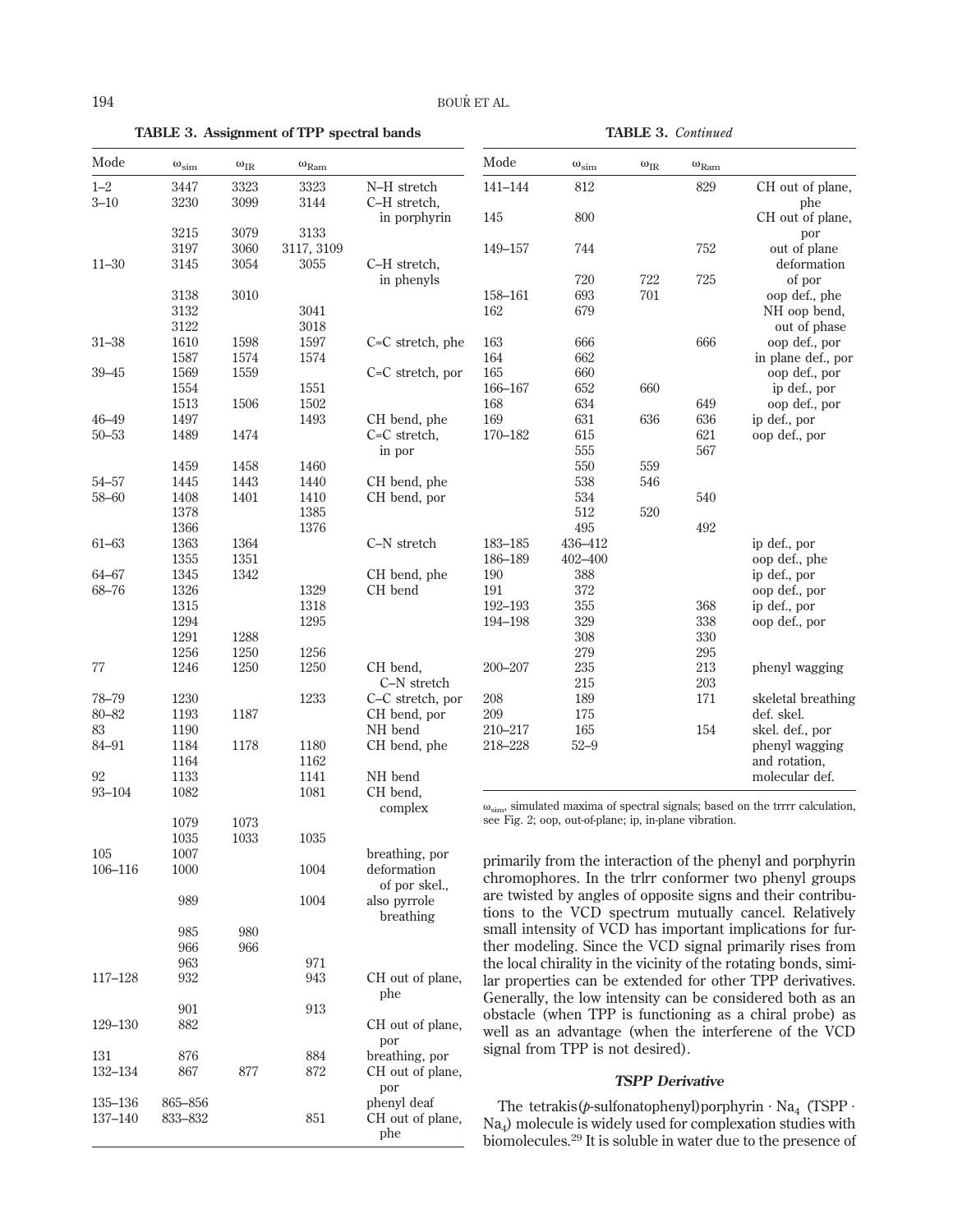

**Fig. 3.** Simulated conformational dependence of Raman and absorption spectra for four conformers of TPP, see Table 1.

the polar sulfo groups. Since it contains the TPP residue, the expected optical activity of its conformer can be estimated on the basis of the simulations for the TPP molecule. The sulfo- groups are both mutually isolated and oriented symmetrically, so that no chiral coupling between them can be expected.<sup>27,30</sup> Given the local  $C_3$  symmetry of the  $SO_3^-$  groups and the semi-free rotating S–C bond, its local chirality is supposedly small.

In order to test whether the results obtained for TPP are also applicable for the sulfonated derivative, we calculated absorption spectra of the TSPP compound in the  $D_{2h}$  conformation. Theoretical studies of other conformations were not computationally feasible. In Figure 5, the absorption spectrum of TSPP obtained is compared to TPP (the tpp conformer) and experimental spectrum of TSPP. The spectra in the figure are plotted in the same scale. Apparently, the simulated signal of the modes that can be assigned to the TPP residue is very similar both in TPP and TSPP molecules. This was confirmed by the dynamic displace-

![](_page_4_Figure_5.jpeg)

**Fig. 4.** Simulated VCD spectra of the two optically active conformers of TPP, trrrr (top) and trlrr (bottom).

![](_page_4_Figure_7.jpeg)

**Fig. 5.** Simulated absorption spectra of TPP (top), TSPP (middle) and experimental spectrum of TSPP (bottom).

ment of normal modes in both molecules. Thus, presumably the  $SO_3^-$  residues do not interact with the TPP core and hence do not significantly influence its optical activity. Unfortunately, agreement with experimental spectra of TSPP is very poor. This is caused by the difficulties associated with ab initio modeling of the force field of the sulfo group as well as a partial dissociation and possible stacking of the TSPP residues.<sup>28</sup> Also, computed second derivatives are heavily dependent on the basis set and approximation used, as indicated by the trial computations summarized in Table 4. For example, the frequencies for  $CH<sub>3</sub>SO<sub>3</sub><sup>-</sup>$  obtained with the HF model are greater by about  $140 \text{ cm}^{-1}$ than those computed by DFT. This indicates that the current approximation is not adequate for precise modeling of the  $SO<sub>3</sub>$  vibrational modes. Moreover, the charged sulfo group interacts strongly with the solvent and baseline could not be fully subtracted for concentrated solutions used in the VCD measurement. Nevertheless, it may be concluded that normal modes located on the sulfo groups do not significantly mix with those of the TPP residue and thus have a minor influence on its VCD signal.

#### **Peptide-TSPP Complexes**

Experimental absorption and VCD spectra of the complex of LAA and TSPP  $\cdot$  Na<sub>4</sub> are plotted in Figure 6. The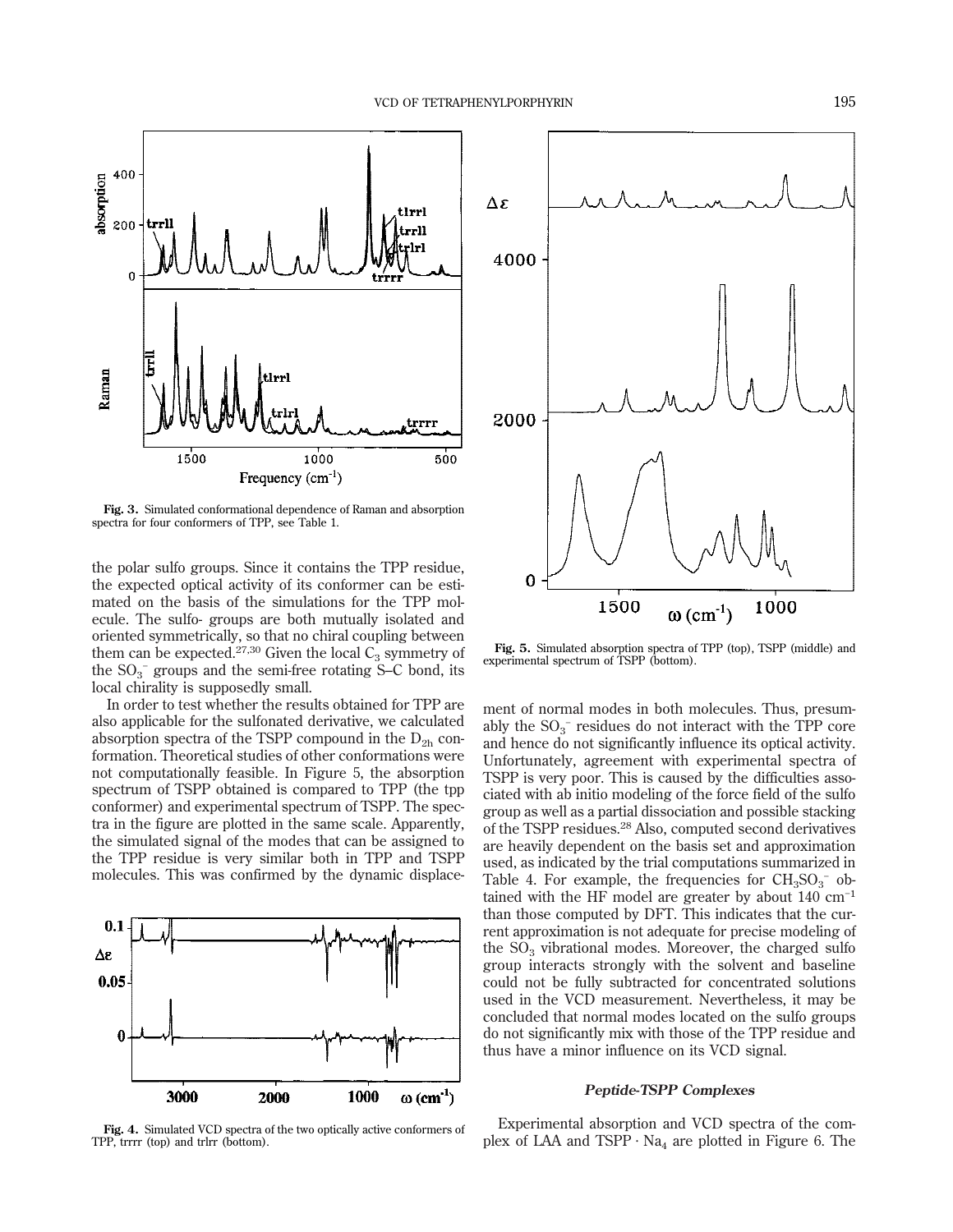**TABLE 4. Dependence of calculated S=O stretching frequencies on the approximation used**

| System/approximation                           | $\omega$ (cm <sup>-1</sup> )<br>In phase | Out of phase |
|------------------------------------------------|------------------------------------------|--------------|
| TSPP/BPW91-631G*                               | 947                                      | 1,175        |
| $CH_3SO_3^-/HF$ -631G**                        | 1,126                                    | 1,348        |
| $CH_3SO_3^- / BPW91-631G^{**}$                 | 962                                      | 1,185        |
| $CH_3SO_3^-$ /B3LYP-631G**                     | 1.001                                    | 1.224        |
| CH <sub>3</sub> SO <sub>3</sub> H/B3LYP-631G** | 1.121                                    | 1,350        |
| $CH3SO3-/B3LYP-631G$                           | 768                                      | 885          |

absorption signal is clearly obscured by the absorption of TSPP, interferring with the amide I vibrations of the peptide.<sup>31</sup> The experimental changes in the intensity and shape of VCD spectra are about 10 times bigger than possible activity of the TPP residue (c.f. Fig. 4). Note also that the VCD intensity in Figure 4 is simulated for pure conformers, a situation that will not occur in real samples. Additionally, the presence of the isodichroic point at the experimental spectra at 1,633 cm−1 supports the idea that the changes can be attributed solely to the peptide molecule without interference from TSPP.

To test the reliability of the simulations, VCD spectra of LAA were simulated with the L-CH<sub>3</sub>-(NHCO-C(CH<sub>3</sub>)H-)<sub>2</sub>-NHCO-CH3 model tripeptide (AAA) at the same level of approximation (BPW91/6-31G\*/MFP/GIAO) as for TPP. Additionally, the torsion angles were restricted in order to mimic the  $\alpha$ -helical ( $\phi = -57^{\circ}$ ,  $\psi = -47^{\circ}$ ), 3<sub>10</sub>-helical ( $\phi =$  $-60^{\circ}$ ,  $\psi = -30^{\circ}$ ), random (polyproline II) ( $\phi = -78^{\circ}$ ,  $\psi =$ 149°) and  $\beta$ -sheet ( $\phi = -128^\circ$ ,  $\psi = 124^\circ$ ) conformations. VCD and absorption spectra for these systems were simulated (Fig. 7). Calculated amide I vibrations are shifted by about 100 cm−1 to higher frequencies, with respect to experimental values. Such errors in frequencies, however, do not significantly affect the shapes of the VCD patterns. $24-26,32$  We can observe that the magnitude of intensity changes for different conformations is similar to the changes in observed spectra (c.f. Fig. 6). Moreover, comparison between the simulated and experimental spectra suggest that conformational transition of the peptide main chain may occur during complex formation. The negative VCD signal at higher frequencies may correspond to a presence of  $3_{10}$ -helix in the free tripeptide. Note, that the peptide is not long enough for a proper  $\alpha$ -helical conformation requiring the 1–4 amide-amide hydrogen binding. After the addition of TSPP, the negative VCD intensity shifts to lower frequencies and diminishes, which could signal a more extended form of the peptide chain close to the β-sheet structure. Presumably, the two -NH<sub>3</sub><sup>+</sup> groups in LAA bind to two sulfo- groups of TSPP, which destabilizes the compact "helical" form of the free tripeptide. The negative charges of the two free remaining sulfo- groups also repel the terminal −COO<sup>−</sup> residue of LAA. All the groups should be fully dissociated. Detailed analysis and further peptide complexes with TPP derivatives will be published separately.

With respect to the main topic of this study, it is interesting to compare the origin of the optical activity in pep-

![](_page_5_Figure_6.jpeg)

**Fig. 6.** Experimental spectra of the peptide-TSPP complexes for three molar ratios  $(TSPP/LAA): \nu = 0$  (a),  $\nu = 0.6$  (b) and  $\nu = 0.9$  (c). Top – VCD, bottom – absorption. Concentration of LAA was kept constant during the measurement  $(13.5 \text{ mM}, \text{ in } D_2O)$ .

tides and the TPP residue. In the first case, the region of amide I is dominated by the dipolar interaction of the C=O groups, mechanically coupled trough the peptide main chain.<sup>31</sup> On the contrary, vibrations isolated on the phenyl group cannot be mutually mechanically coupled over the long distance in TPP and their VCD signal is small (e.g., modes 31–49). Relatively larger signal in the TPP residue is raised by the coupling of the C–C stretching vibration involving the  $-CH<sub>2</sub>$ - bridge in the porphyrin part (modes 50–57), since it is coupled with the C–C–C bending with the rotating single bonds.

#### **CONCLUSION**

Good agreement between simulated and experimental absorption and Raman spectra of TPP was found. Raman spectra were found to be more sensitive to molecular conformational changes than the absorption. The calculations predict almost free rotation of the phenyl groups in the TPP molecule for torsion angles in the range of  $90 \pm 25^{\circ}$ . Simulated VCD spectra suggest that experimental intensities of the peptide–TPPS complexes do not contain a detectable contribution from the TPSS molecule. Thus, observed changes could be interpreted as conformational changes of the peptide component. It may be expected that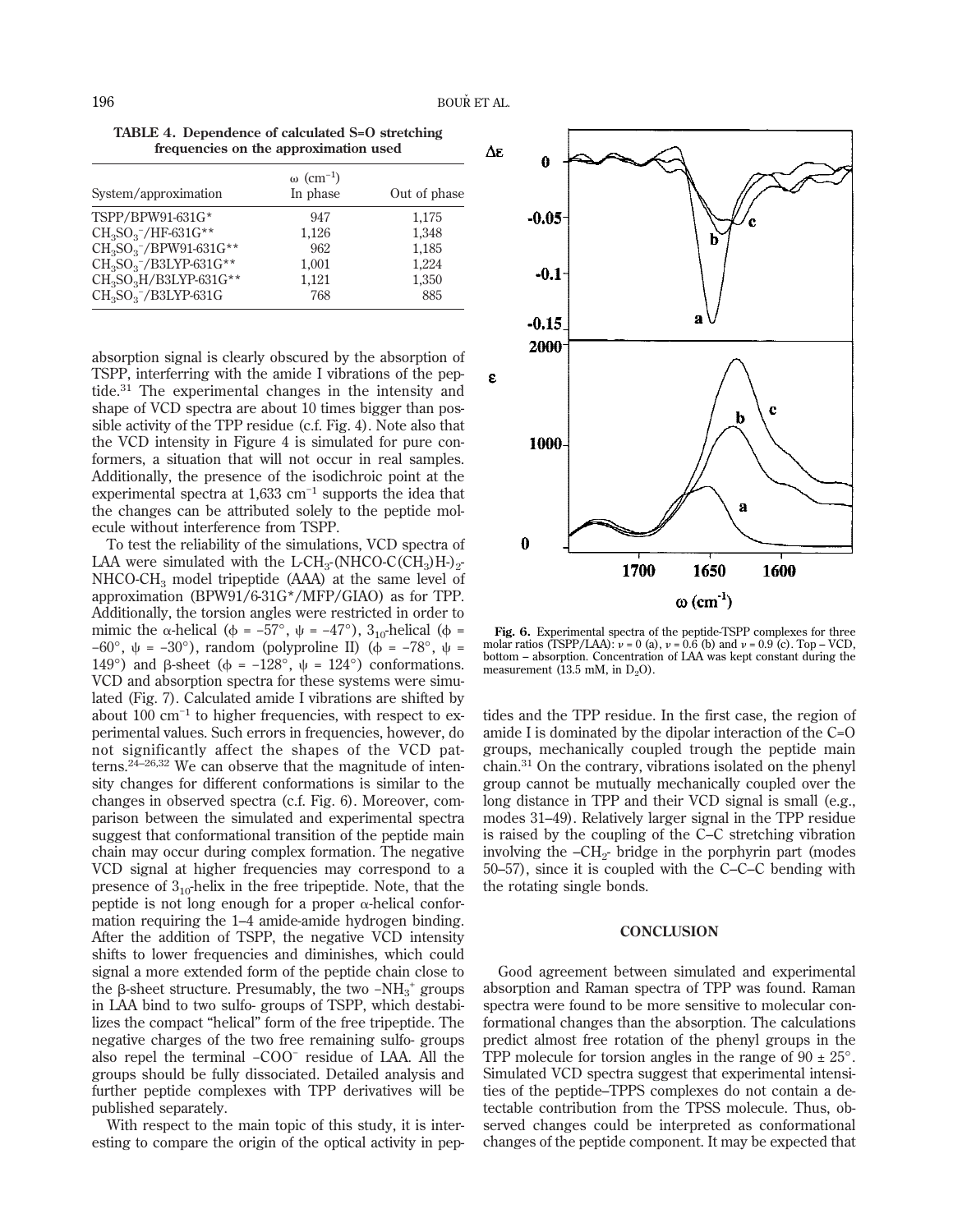![](_page_6_Figure_1.jpeg)

**Fig. 7.** Simulated VCD (top) and absorption (bottom) spectra of AAA in α-helical (a), 3<sub>10</sub>-helical (b), random (c) and β-sheet (d) conformations.<br>Simulations are based on a BPW91/6-31G\*\* computations, for Ndeuterated peptide.

the TPP moiety can be used as a chiral probe in the midand lower-frequency range in VCD experiment and, preferably, in Raman optical activity studies of the porphyrin– biomolecular complexes.

#### **ACKNOWLEDGMENT**

Computations were performed at the Supercomputer Center in Prague and at computer facilities of the University of Illinois at Chicago.

#### **LITERATURE CITED**

- 1. Smith KM. Porphyrins and metalloporphyrins. New York: Elsevier; 1975.
- 2. Doplin D. The prophyrins III, II. London: Academic Press; 1987.
- 3. Okamura MY, Feher G. Photosynthesis: energy conversion by plants and bacteria. New York: Academic Press; 1982.
- 4. Akins DL, Ozçelik S, Zhu H, Guo C. Fluorescence decay kinetics and structure of aggregated tetrakis(*p*-sulfonatophenyl)porphyrin. J Phys Chem 1996;100:14390–14396.
- 5. Hester RE, Clark JH. Advances in spectroscopy, part B, vol 21. Chichester: John Wiley & Sons; 1993.
- 6. Pawlikowski M, Pilch M, Mortensen OS. Vibronic theory of magnetic vibrational circular dichroism in systems with fourfold symmetry: theoretical analysis for copper tetraphenylporphyrin. J Chem Phys 1992; 96:4982–4990.
- 7. Pančoška P, Urbanová M, Karvatovsky BN, Paschenko VZ, Vacek K. Fluorescence properties o tetraphenylporphyrin-polypeptide complexes as a model of photosynthetic systems. Chem Phys Lett 1987; 139:49–54.
- 8. Pančoška P, Urbanová M, Bednárová L, Vacek K, Vasilev S, Paschenko VZ, Maloň P, Král V. Model of porphyrin-protein complexes: tetraphenylporphyrine complexes with polycationic sequential polypeptides. Absorption, circular dichroism and fluorescence properties. Chem Phys 1990;147:401–413.
- 9. Maharaj V, Rauk A, van de Sande JH, Wieser H. Infrared absorption and vibrational circular dichroism spectra of selected deoxyoctanucleotides complexed with daunorubicin. J Mol Struct 1997;408–409: 315–318.
- 10. Akins DL, Guo C, Zhu H. Near-infrared-excited FT-Raman spectra of covalently linked porphyrin-nitrobenzene compounds. J Phys Chem 1993;97:3974–3977.
- 11. Bell SEJ, Al-Obaidi AHR, Hegart MJN, McGarvey JJ, Hester RE. Resonance Raman spectra of the triplet state of free-base tetraphenylporphyrin and six of its isotopomers. J Phys Chem 1995;99:3959.
- 12. Woolley PS, Keely BJ, Bester RE. Surface-enhanced resonance Raman spectra of water-insoluble tetraphenylporphyrin and chlorophyll a on silver hydrosols with a dioxane molecular spacer. Chem Phys Lett 1996;258:501.
- 13. Unger E, Lipski RJ, Dreybrodt W, Schweitzer-Stenner R. Method for the evaluation of normal modes and molecular mechanics with reduced sets of force constants. 1. principles and reliability test. J Raman Spectrosc 1999;30:3–28.
- 14. Li XY, Zgierski MZ. Porphine force field: in-plane normal modes of free-base porphine. Comparison with metalloporphines and structural implications. J Phys Chem 1991;95:4268–4287.
- 15. Frisch MJ, Trucks GW, Schlegel HB, Scuseria GE, Robb MA, Cheeseman JR, Zakrzewski VG, Montgomery JA, Stratmann RE, Burant JC, Dapprich S, Millam JM, Daniels AD, Kudin KN, Strain MC, Farkas O, Tomasi J, Barone V, Cossi M, Cammi R, Mennucci B, Pomelli C, Adamo C, Clifford S, Ochterski J, Petersson GA, Ayala PY, Cui Q, Morokuma K, Malick DK, Rabuck AD, Raghavachari K, Foresman JB, Cioslowski J, Ortiz JV, Stefanov BB, Liu G, Liashenko A, Piskorz P, Komaroni I, Gomperts R, Martin RL, Fox DJ, Keith T, Al-Laham MA, Peng CY, Nanayakkara A, Gonzales C, Challacombe M, Gill PMW, Johnson BG, Chen W, Wong MW, Andres JL, Head-Gordon M, Replogle ES, Pople JA. Gaussian 98, revision A.3; Gaussian, Inc.: Pittsburgh, PA; 1998.
- 16. Becke AD. Density-functional thermochemistry. III. The role of exact exchange. J Chem Phys 1993;98:5648–5652.
- 17. Perdew JP, Wang Y. Accurate and simple analytic representation of the electron–gas correlation energy. Phys Rev B 1992;45:13244–13249.
- 18. Devlin FJ, Stephens PJ. Ab initio density functional theory study of the structure and vibrational spectra of cyclohexanone and its isotopomers. J Phys Chem A 1999;103:527–538.
- 19. Devlin FJ, Stephens PJ, Cheeseman JR, Frisch MJ. Prediction of vibrational circular dichroism spectra using density functional theory: camphor and fenchone. J Am Chem Soc 1996;118:6327–6328.
- 20. Bouř P, Sopková J, Bednárová L, Maloň P, Keiderling TA. Transfer of molecular property tensors in cartesian coordinates: A new algorithm for simulation of vibrational spectra. J Comput Chem 1997;18:646–659.
- 21. Hamor MJ, Hamor TA, Hoard JL. The structure of crystalline tetraphenylporphine. The stereochemical nature of porfine skeleton. J Am Chem Soc 1964;86:1938–1942.
- 22. Silvers SJ, Tulinski A. The crystal and molecular structure of triclinic tetraphenylporphyrin. J Am Chem Soc 1967;89:3331–3337.
- 23. Malsch K, Roeb M, Karuth V, Hohlneicher G. The importance of electron correlation for the ground state structure of porphycene and tetraoxaporphyrin-dication. Chem Phys 1998;227(3):331–348.
- 24. Bouř P, McCann J, Wieser H, Measurement and calculation of absolute rotational strengths for camphor, a-pinene and borneol. J Phys Chem A 1998;102:102–110.
- 25. Tam CN, Bouř P, Keiderling TA. Vibrational optical activity of (3S, 6S)-3,6-dimethyl-1,4-dioxane-2,5-dione. J Am Chem Soc 1996;118: 10285–10293.